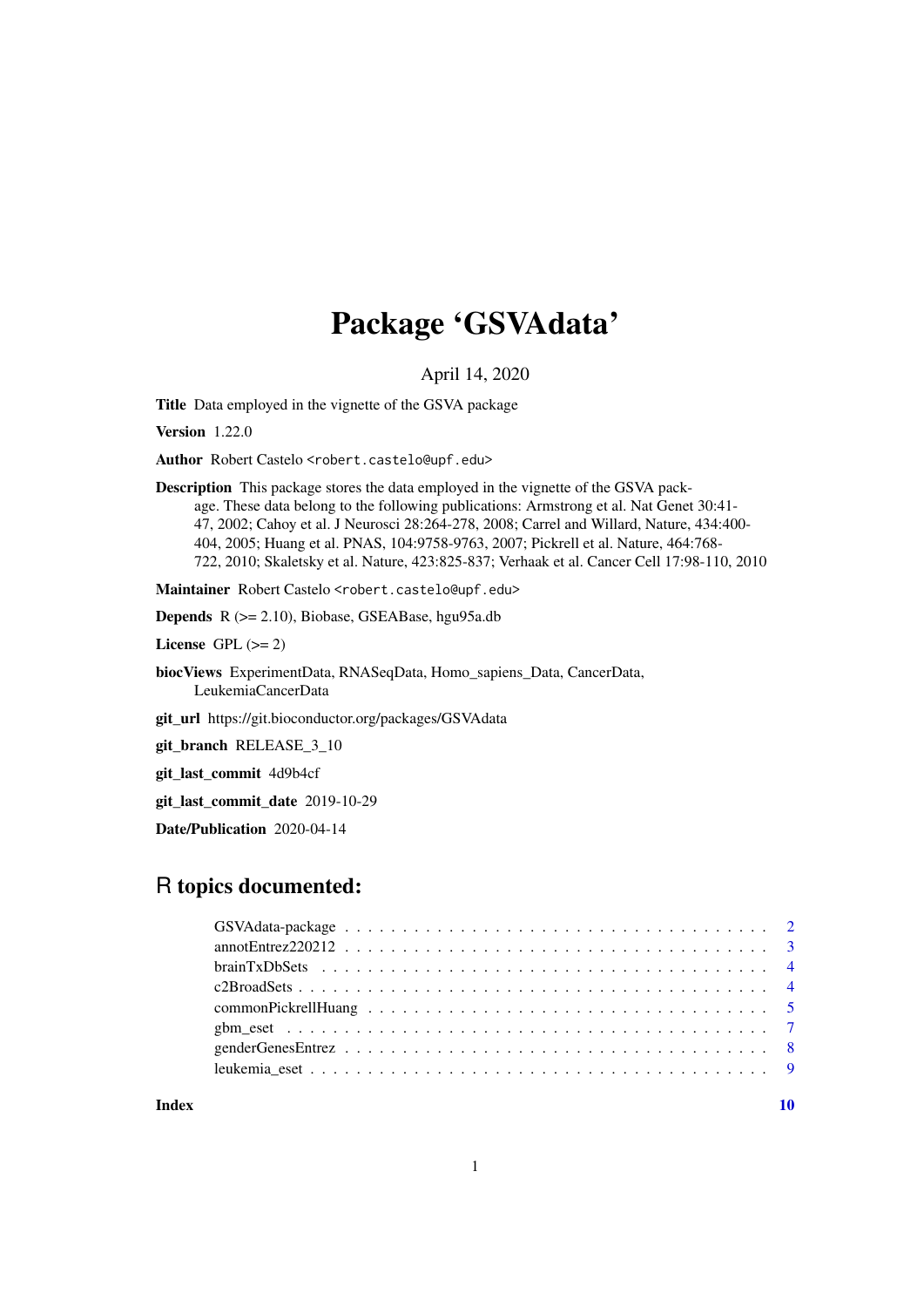<span id="page-1-0"></span>

This package contains data employed in the vignette of the GSVA package.

## Data sets

- [leukemia](#page-8-1) Leukemia data by Armstrong et al. (2002) from the Broad Institute.
- [c2BroadSets](#page-3-1) C2 canonical pathways from the MSigDB 3.0 database of gene sets at the Broad **Institute**
- [gbm\\_VerhaakEtAl](#page-6-1) TCGA Glioblastoma Multiforme microarray expression data from Verhaak et al. (2010).
- [brainTxDbSets](#page-3-2) Gene sets signatures specific to four different brain cell types derived from murine models (Cahoy et al., 2008).
- [commonPickrellHuang](#page-4-1) Matching microarray and RNA-seq data from human lymphoblastoid cell lines (Huang et al., 2007; Pickrell et al., 2010).
- [annotEntrez220212](#page-2-1) Annotation data on gene length and G+C content from NCBI at [http:](http://www.ncbi.nlm.nih.gov) [//www.ncbi.nlm.nih.gov](http://www.ncbi.nlm.nih.gov).
- [genderGenesEntrez](#page-7-1) Entrez genes with documented sex-specific expression (Skaletsky et al., 2003; Carrel and Willard, 2005).

#### Author(s)

S. Haenzelmann, J. Guinney and R. Castelo

## References

S.A. Armstrong, J.E. Staunton, L.B. Silverman, R. Pieters, M.L. den Boer, M.D. Minden, S.E. Sallan, E.S. Lander, T.R. Golub and S.J. Korsmeyer. MLL translocations specify a distinct gene expression profile that distinguishes a unique leukemia. *Nat Genet* 30:41-47, 2002.

J.D. Cahoy, B. Emery, A. Kaushal, L.C. Foo, J.L. Zamanian, et al. A transcriptome database for astrocytes, neurons, and oligodendrocytes: a new resource for understanding brain development and function. *J Neurosci*, 28:264-278, 2008.

L. Carrel and H.F. Willard. X-inactivation profile reveals extensive variability in X-linked gene expression in females. *Nature*, 434:400–404, 2005.

R.S. Huang, S. Duan, W.K. Bleibel, E.O. Kistner, W. Zhang, T.A. Clark, T.X. Chen, A.C. Schweitzer, J.E. Blume, N.J. Cox and M.E. Dolan, *Proc. Natl. Acad. Sci. USA*, 104(23):9758-9763, 2007.

J.K. Pickrell, J.C. Marioni, A.A Pai, J.F. Degner, B.E. Engelhardt, E. Nkadori, J.B Veyrieras, M. Stephens, Y. Gilad, and J.K. Pritchard, *Nature*, 464:768-772, 2010.

H.S. Skaletsky, T. Kuroda-Kawaguchi, P.J. Minx, H.S. Cordum, L. Hillier, L.G. Brown, S. Repping, T. Pyntikova, J. Ali, T. Bieri, A. Chinwalla, A. Delehaunty, K. Delehaunty, H. Du, G. Fewell, L. Fulton, T. Graves, S.F. Hou, P. Latrielle, S. Leonard, E. Mardis, R. Maupin, J. McPherson, T. Miner, W. Nash, C. Nguyen, P. Ozersky, K. Pepin, S. Rock, T. Rohlfing, K. Scott, B. Schultz, C. Strong, A. Tin-Wollam, S.P. Yang, R.H. Waterston, R.K. Wilson, S. Rozen, and D.C. Page. The male-specific region of the human Y chromosome is a mosaic of discrete sequence classes. *Nature*, 423:825–837, 2003.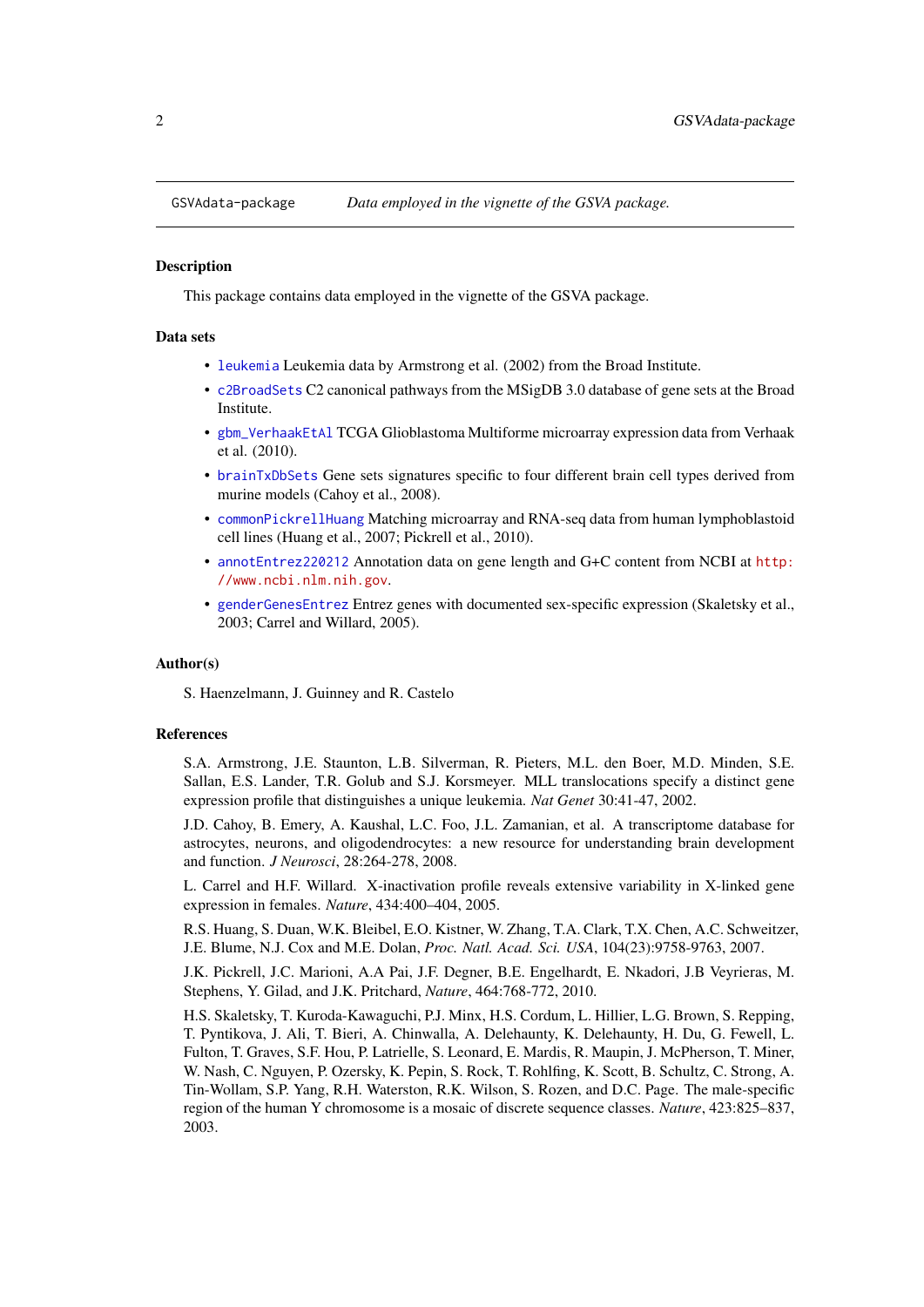<span id="page-2-0"></span>R.G.W. Verhaak, K.A. Hoadley, E. Purdom, V. Wang, Y. Qi, et al. Integrated genomic analysis identifies clinically relevant subtypes of glioblastoma characterized by abnormalities in PDGFRA, IDH1, EGFR, and NF1. *Cancer Cell*, 17:98-110, 2010.

<span id="page-2-1"></span>annotEntrez220212 *Annotation data on gene length and G+C content from NCBI*

## Description

Annotation data for human genes defined by Entrez identifiers and downloaded on 22/02/2012.

#### Usage

```
data(annotEntrez220212)
```
#### Format

Length: Length of the longest cDNA of this gene.

GCcontent: G+C content of the longest cDNA of this gene.

#### Details

All human mRNAs were downloaded from NCBI on 22/02/12 by going first to the taxonomy browser, select "Homo Sapiens", then select mRNAs, then follow the link on "manage filters" and made sure that only mRNAs is checked. Then, we selected FASTA format and sent it to a file. We also downloaded the NCBI Entrez Gene ID to NCBI Accession mapping from [ftp://ftp.ncbi.](ftp://ftp.ncbi.nih.gov/gene/DATA/gene2accession.gz) [nih.gov/gene/DATA/gene2accession.gz](ftp://ftp.ncbi.nih.gov/gene/DATA/gene2accession.gz) which we used to group mRNA transcripts by Entrez Gene identifier. Finally, for each Entrez Gene identifier we picked the longest mRNA and stored its length and G+C content in a data frame called annotEntrez220212 whose row names indicate the corresponding Entrez Gene identifier.

## Source

NCBI: <http://www.ncbi.nlm.nih.gov>

```
data(annotEntrez220212)
dim(annotEntrez220212)
head(annotEntrez220212)
```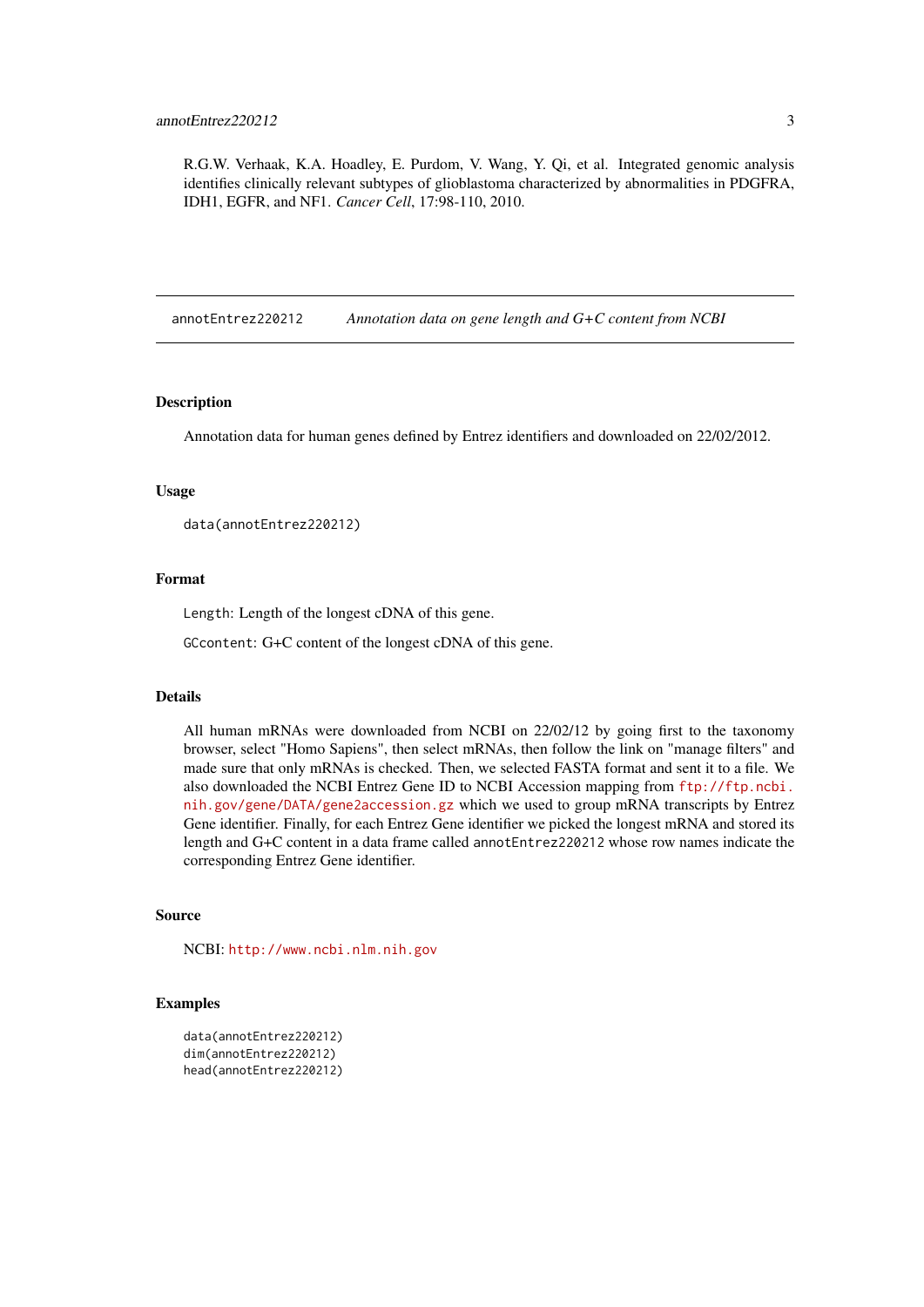<span id="page-3-2"></span><span id="page-3-0"></span>

Gene sets signatures specific to four different brain cell types (astrocytes, oligodendrocytes, neurons and cultured astroglial cells) derived from murine models (Cahoy et al. 2008).

## Usage

```
data(brainTxDbSets)
```
## Details

The data is contained in an list object called brainTxDbSets obtained from the Brain Transcriptome Database (Cahoy et al., 2008).

## Source

Cahoy, J.D., Emery, B., Kaushal, A., Foo, L.C., Zamanian, J.L. et al. A transcriptome database for astrocytes, neurons, and oligodendrocytes: a new resource for understanding brain development and function. *J Neurosci*, 28:264-278, 2008.

## Examples

data(brainTxDbSets) head(lapply(brainTxDbSets, head))

<span id="page-3-1"></span>c2BroadSets *C2 collection of canonical pathways from MSigDB 3.0*

## Description

C2 Broad Sets.

## Usage

data(c2BroadSets)

## Details

The data is contained in an GeneSetCollection object called c2BroadSets obtained by parsing the file c2.all.v3.0.entrez.gmt, downloaded from <http://www.broadinstitute.org/gsea>, using the getGmt() function from the GSEABase package.

## Source

Subramanian, Tamayo, et al. *PNAS*, 102:15545-15550, 2005. Mootha, Lindgren, et al. *Nat Genet*, 34:267-273, 2003.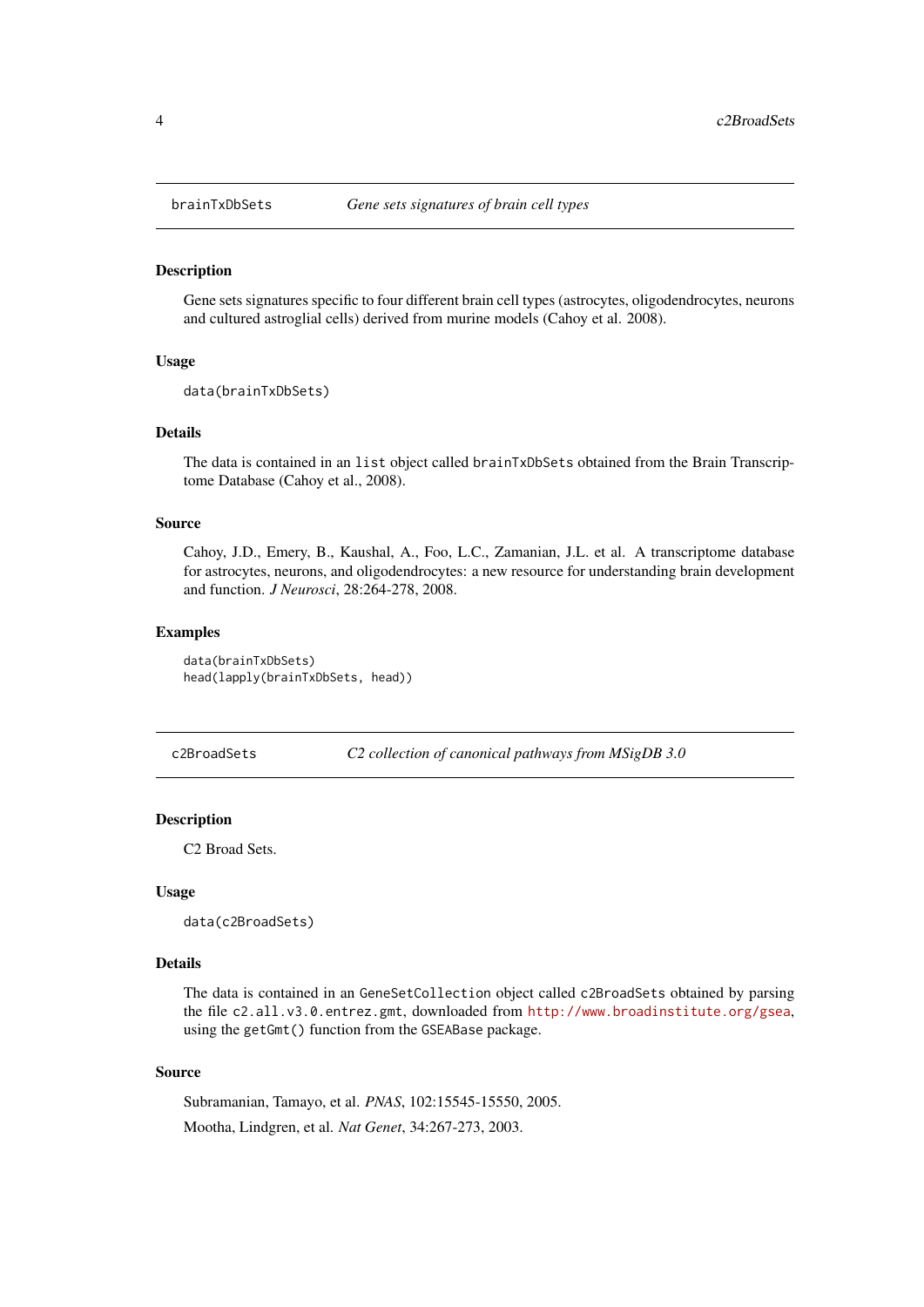## <span id="page-4-0"></span>commonPickrellHuang 5

#### Examples

data(c2BroadSets) c2BroadSets

<span id="page-4-1"></span>commonPickrellHuang *Matching microarray and RNA-seq data from human lymphoblastoid cell lines*

### Description

ExpressionSet objects containing microarray and RNA-seq count data for 11,508 matching Entrez genes from 36 samples of lymphoblastoid cell lines derived from unrelated Nigerian individuals. These microarray and count data are employed in the vignette of the package GSVA Hanzelmann et al. (submitted). The original experimental data was published by Huang et al. (2007) and Pickrell et al. (2010).

## Usage

data(commonPickrellHuang)

#### Format

huangArrayRMAnoBatchCommon\_eset: ExpressionSet object containing filtered, normalized and batch-removed microarray expression values for 11,508 Entrez genes from 36 unrelated Nigerian individuals.

pickrellCountsArgonneCQNcommon\_eset: ExpressionSet object containing filtered and normalized RNA-seq read counts for 11,508 Entrez genes from 36 unrelated Nigerian individuals. This table of counts corresponds to RNA-seq data produced at the Argonne sequencing center (see Pickrell et al., 2010).

pickrellCountsYaleCQNcommon\_eset: ExpressionSet object containing filtered and normalized RNA-seq read counts for 11,508 Entrez genes from 36 unrelated Nigerian individuals. This table of counts corresponds to RNA-seq data produced at the Yale sequencing center (see Pickrell et al., 2010).

## Details

The microarray data was processed from the raw CEL files available at [http://www.ncbi.nlm.](http://www.ncbi.nlm.nih.gov/geo) [nih.gov/geo](http://www.ncbi.nlm.nih.gov/geo) under accession GSE7792. First, only Yoruba samples were considered. Second, data was processed using the Bioconductor oligo package. Quality assessment was performed by calculating NUSE and RLE diagnostics (Bolstad et al., 2005) and discarding those samples that either of the two reported diagnostics was considered below a minimum quality threshold. Third, most samples formed part of family trios and only samples belonging to father or mother were kept. Fourth, using the RMA algorithm (Irizarry et al., 2003) implemented in the rma() function from the oligo package with argument target="core", expression values were background corrected, normalized and summarized into Affymetrix transcript clusters. Fifth, using the getNetAffx function from the oligo package, Affymetrix transcript cluster identifiers were translated into Entrez Gene identifiers resolving duplicated assignments by keeping the transcript cluster with largest expression variability measured by its interquartile range (IQR).

At this point an expression data matrix of 17,324 Entrez genes by 59 samples was obtained and using the scanning date of each CEL file samples were grouped into 5 batches stored in the phenotypic variable Batch within the resulting ExpressionSet. Batch effect was removed by using the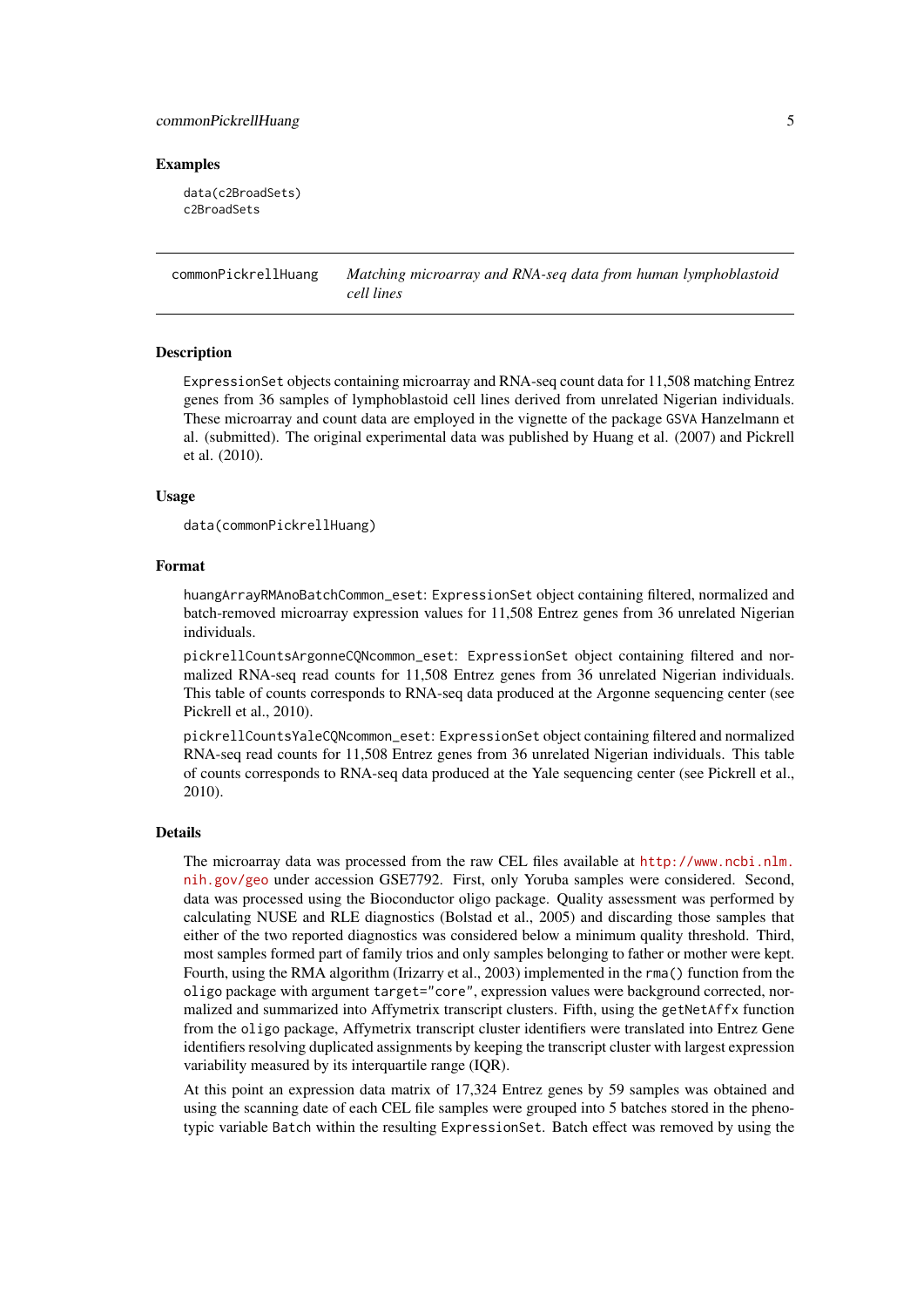<span id="page-5-0"></span>QR-decomposition method implemented in the removeBatchEffect() function from the package limma while keeping the sex-specific expression effect by setting the gender sample indicator variable within the design matrix argument. Finally, samples and genes were further filtered to match those from the RNA-seq tables of counts.

The RNA-seq data was obtained by directly downloading the tables of counts processed by Pickrell et al. (2010) from [http://eqtl.uchicago.edu/RNA\\_Seq\\_data/results](http://eqtl.uchicago.edu/RNA_Seq_data/results), which initially consisted of 41,466 Ensembl genes by 80 and 81 samples corresponding to the RNA-seq data obtained at the Argonne and Yale sequencing centers, respectively. Some of the samples (11 from Argonne and 12 from Yale) were prepared and sequenced twice within each sequencing center. In these cases we kept the sample of deeper coverage obtaining a final number of 69 samples on each table. We further filtered genes with low expression by discarding those with a mean of less than 0.5 counts per million calculated in log2 scale resulting in tables of counts with 17,607 genes (Argonne) and 17,843 genes (Yale) by 69 samples and we kept those genes common to both tables (17,324). Next, we normalized these two tables of counts adjusting for gene length and G+C content using the Bioconductor package cqn (Hansen et al., 2012). The corresponding gene length and G+C content information was extracted from data deposited at the same site from were the tables of counts were downloaded. We further filtered these two normalized tables of counts in order to match the genes and samples obtained after processing the LCL microarray data from Huang et al. (2007). This step required first to translate Ensembl gene identifiers into Entrez gene identifiers and second to match gene and sample identifiers between microarray and RNA-seq data. After these two steps we obtained the two final tables of counts of 11,508 Entrez genes by 36 samples included in this package.

## Source

R.S. Huang, S. Duan, W.K. Bleibel, E.O. Kistner, W. Zhang, T.A. Clark, T.X. Chen, A.C. Schweitzer, J.E. Blume, N.J. Cox and M.E. Dolan, *Proc. Natl. Acad. Sci. USA*, 104(23):9758-9763, 2007.

J.K. Pickrell, J.C. Marioni, A.A Pai, J.F. Degner, B.E. Engelhardt, E. Nkadori, J.B Veyrieras, M. Stephens, Y. Gilad, and J.K. Pritchard, *Nature*, 464:768-772, 2010.

## References

B.M. Bolstad, F. Collin, K. Brettschneider, L. Simpson, R.A. Irizarry, and T.P. Speed. Quality assessment of Affymetrix GeneChip data. In *Bioinformatics and Computational Biology Solutions Using R and Bioconductor*, pg. 33–48, Springer, 2005.

K.D. Hansen, R.A. Irizarry and Z. Wu. Removing technical variability in RNA-seq data using conditional quantile normalization. *Biostatistics*, 2012.

R.A. Irizarry, B. Hobbs, F. Collin, Y.D. Beazer-Barclay, K.J. Antonellis, U. Scherf and T.P. Speed. Exploration, normalization, and summaries of high density oligonucleotide array probe level data. *Biostatistics*, 4(2):249–64, 2003.

S. Haenzelmann, J. Guinney and R. Castelo. GSVA: Gene Set Variation Analysis for microarray and RNA-Seq data, *submitted*.

## See Also

#### [genderGenesEntrez](#page-7-1)

```
suppressMessages(library(Biobase))
data(commonPickrellHuang)
dim(huangArrayRMAnoBatchCommon_eset)
```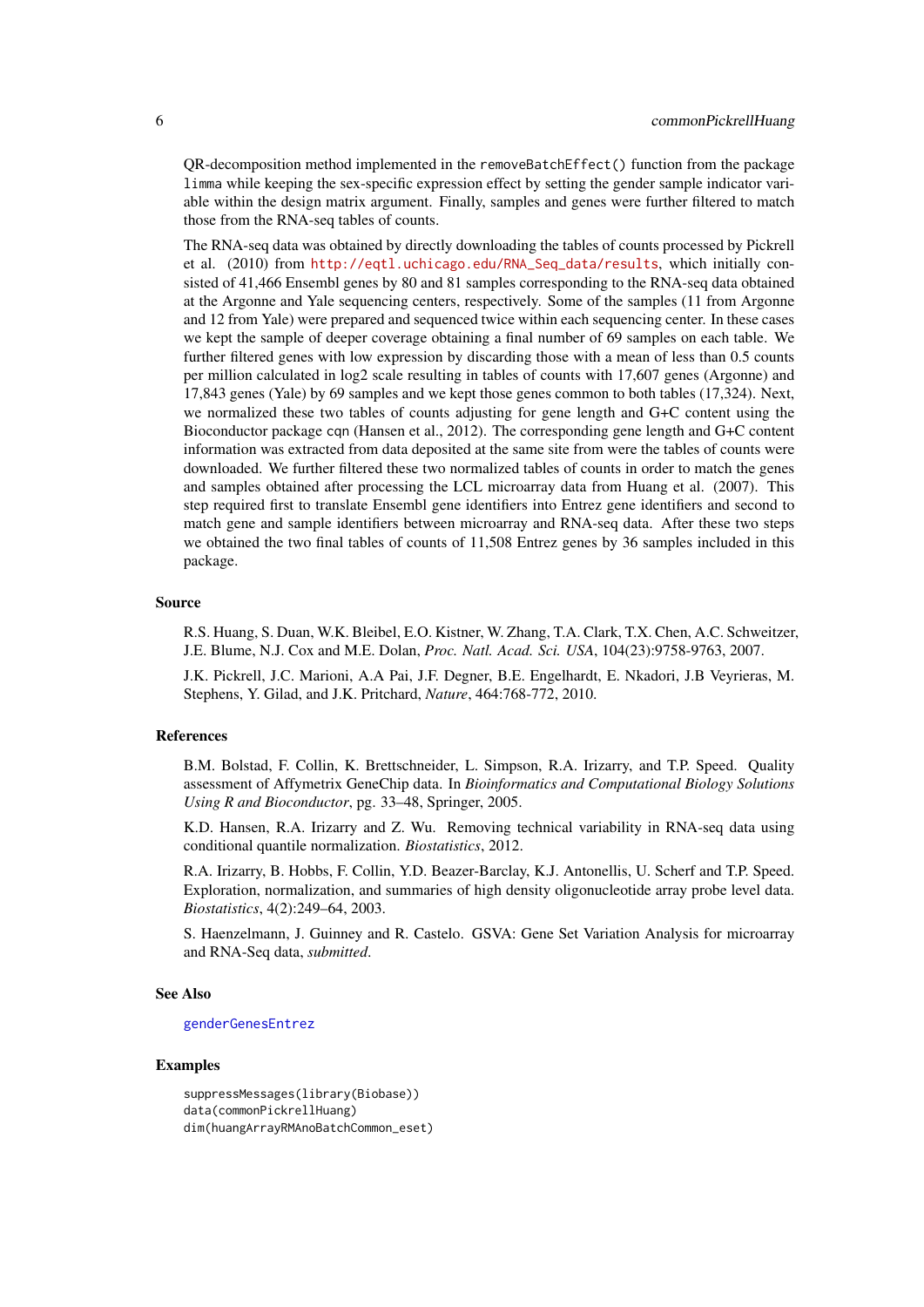## <span id="page-6-0"></span>gbm\_eset 7

```
dim(pickrellCountsArgonneCQNcommon_eset)
dim(pickrellCountsYaleCQNcommon_eset)
table(huangArrayRMAnoBatchCommon_eset$Gender)
table(pickrellCountsArgonneCQNcommon_eset$Gender)
table(pickrellCountsYaleCQNcommon_eset$Gender)
stopifnot(identical(featureNames(huangArrayRMAnoBatchCommon_eset),
                    featureNames(pickrellCountsArgonneCQNcommon_eset)))
stopifnot(identical(sampleNames(huangArrayRMAnoBatchCommon_eset),
                    sampleNames(pickrellCountsArgonneCQNcommon_eset)))
```
gbm\_eset *Glioblastoma Multiforme (GBM) Data by Verhaak et al. (2010)*

## <span id="page-6-1"></span>Description

Microarray data from Glioblastoma multiforme (GBM) downloaded from the TCGA website ([http:](http://cancergenome.nih.gov) [//cancergenome.nih.gov](http://cancergenome.nih.gov)). The data is provided as an ExpressionSet object containing RMAprocessed expression values.

## Usage

```
data(gbm_VerhaakEtAl)
```
## Details

The data is contained in an ExpressionSet object called gbm\_eset and was obtained using RMA (Irizarry et al. 2003).

## Source

Verhaak, R.G.W., Hoadley, K.A., Purdom, E., Wang, V., Qi, Y., et al. Integrated genomic analysis identifies clinically relevant subtypes of glioblastoma characterized by abnormalities in PDGFRA, IDH1, EGFR, and NF1. *Cancer Cell*, 17:98-110, 2010.

## References

Irizarry, R.A., Hobbs, B., Collin, F., Beazer-Barclay, Y.D., Antonellis, K.J., Scherf, U., and Speed, T.P. Exploration, normalization, and summaries of high density oligonucleotide array probe level data. *Biostatistics*, 4(2):249–64, 2003.

```
data(gbm_VerhaakEtAl)
gbm_eset
head(pData(gbm_eset))
table(gbm_eset$subtype)
```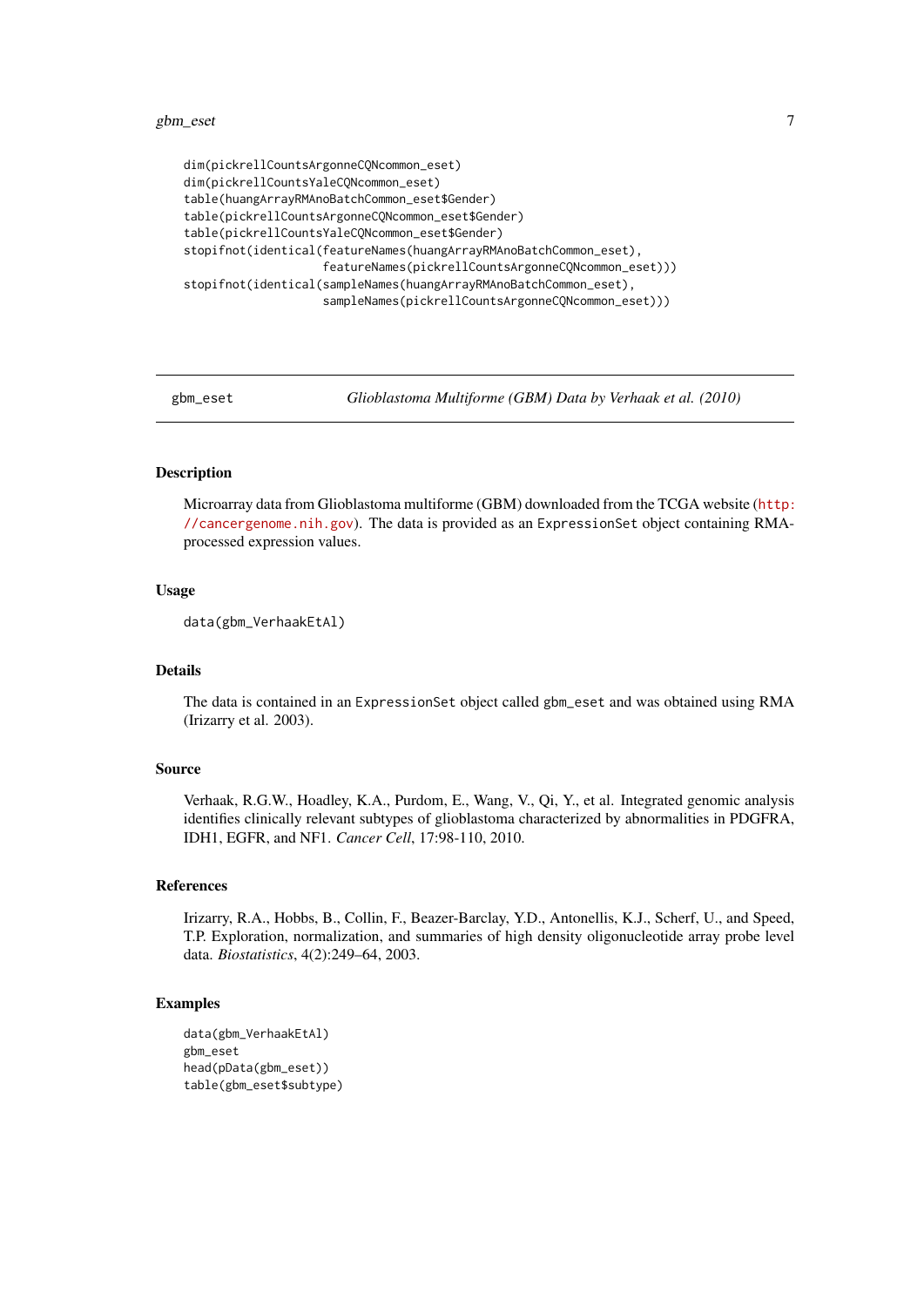<span id="page-7-1"></span><span id="page-7-0"></span>

Entrez genes with documented sex-specific expression.

## Usage

```
data(genderGenes)
```
## Format

msYgenesEntrez: Entrez gene identifiers from genes belonging to the male-specific region of chromosome Y (Skaletsky et al., 2003).

XiEgenesEntrez: Entrez gene identifiers from genes located in the X chromosome and which have been reported to escape X-inactivation (Carrel and Willard, 2005).

## Details

These are two vectors of Entrez gene identifiers corresponding to genes with sex-specific expression documented by Skaletsky et al. (2003) and Carrel and Willard (2005).

#### Source

H.S. Skaletsky, T. Kuroda-Kawaguchi, P.J. Minx, H.S. Cordum, L. Hillier, L.G. Brown, S. Repping, T. Pyntikova, J. Ali, T. Bieri, A. Chinwalla, A. Delehaunty, K. Delehaunty, H. Du, G. Fewell, L. Fulton, T. Graves, S.F. Hou, P. Latrielle, S. Leonard, E. Mardis, R. Maupin, J. McPherson, T. Miner, W. Nash, C. Nguyen, P. Ozersky, K. Pepin, S. Rock, T. Rohlfing, K. Scott, B. Schultz, C. Strong, A. Tin-Wollam, S.P. Yang, R.H. Waterston, R.K. Wilson, S. Rozen, and D.C. Page. The male-specific region of the human Y chromosome is a mosaic of discrete sequence classes. *Nature*, 423:825–837, 2003.

L. Carrel and H.F. Willard. X-inactivation profile reveals extensive variability in X-linked gene expression in females. *Nature*, 434:400–404, 2005.

```
data(genderGenesEntrez)
length(msYgenesEntrez)
length(XiEgenesEntrez)
```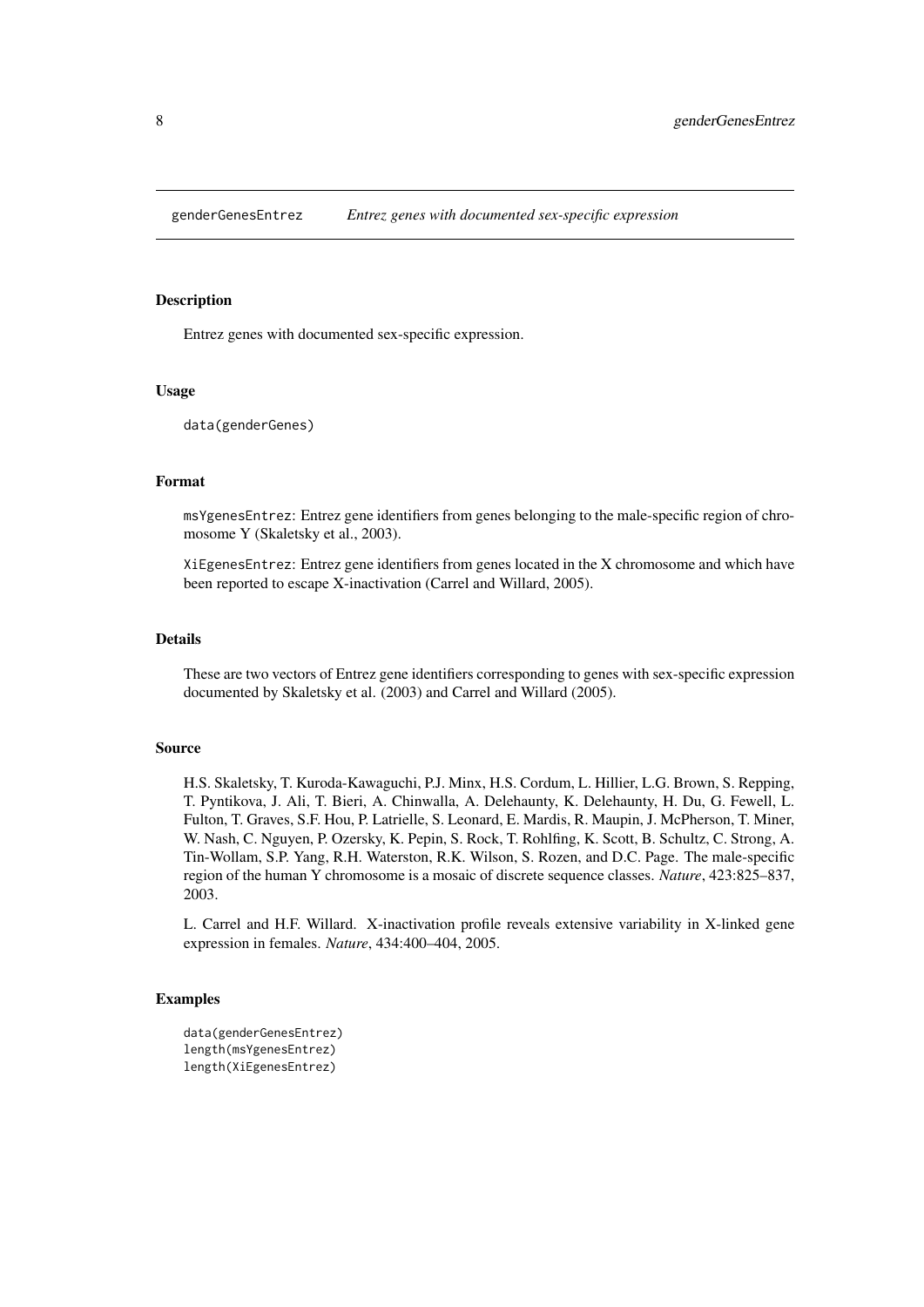<span id="page-8-1"></span><span id="page-8-0"></span>

Microarray data hybridized on the Affymetrix Human Genome U95 Set chip, for 37 different individuals with human acute leukemias, where 20 of them had conventional childhood acute lymphoblastic leukemia (ALL) and the other 17 were affected with the MLL (mixed-lineage leukemia gene) translocation. The data is provided as an ExpressionSet object containing RMA-processed expression values.

#### Usage

data(leukemia)

## Details

The data is contained in an ExpressionSet object called leukemia\_eset obtained as follows:

- Raw CEL files corresponding to the data of the entire study (72 individuals) were downloaded from [http://www.broadinstitute.org/cgi-bin/cancer/publications/pub\\_paper.cgi](http://www.broadinstitute.org/cgi-bin/cancer/publications/pub_paper.cgi?mode=view&paper_id=63)? [mode=view&paper\\_id=63](http://www.broadinstitute.org/cgi-bin/cancer/publications/pub_paper.cgi?mode=view&paper_id=63)
- 41 ALL and MLL samples with the same scanning date were kept and the rest were discarded.
- Based on quality assessments by NUSE and RLE diagnostics (Bolstad et al., 2005), 4 additional samples were discarded such that 20 ALL and 17 MLL samples were finally kept.
- Probe-level data from these 37 samples were background corrected, normalized and summarized using RMA (Irizarry et al., 2003) providing this final ExpressionSet object.

#### Source

Scott A. Armstrong, Jane E. Staunton, Lewis B. Silverman, Rob Pieters, Monique L. den Boer, Mark D. Minden, Stephen E. Sallan, Eric S. Lander, Todd R. Golub and Stanley J. Korsmeyer. MLL translocations specify a distinct gene expression profile that distinguishes a unique leukemia. *Nat Genet* 30:41-47, 2002.

## References

Bolstad, B.M., Collin, F., Brettschneider, K., Simpson, L., Irizarry, R., and Speed, T.P. Quality assessment of Affymetrix GeneChip data. In *Bioinformatics and Computational Biology Solutions Using R and Bioconductor*, pg. 33–48, Springer, 2005.

Irizarry, R.A., Hobbs, B., Collin, F., Beazer-Barclay, Y.D., Antonellis, K.J., Scherf, U., and Speed, T.P. Exploration, normalization, and summaries of high density oligonucleotide array probe level data. *Biostatistics*, 4(2):249–64, 2003.

```
data(leukemia)
leukemia_eset
head(pData(leukemia_eset))
```